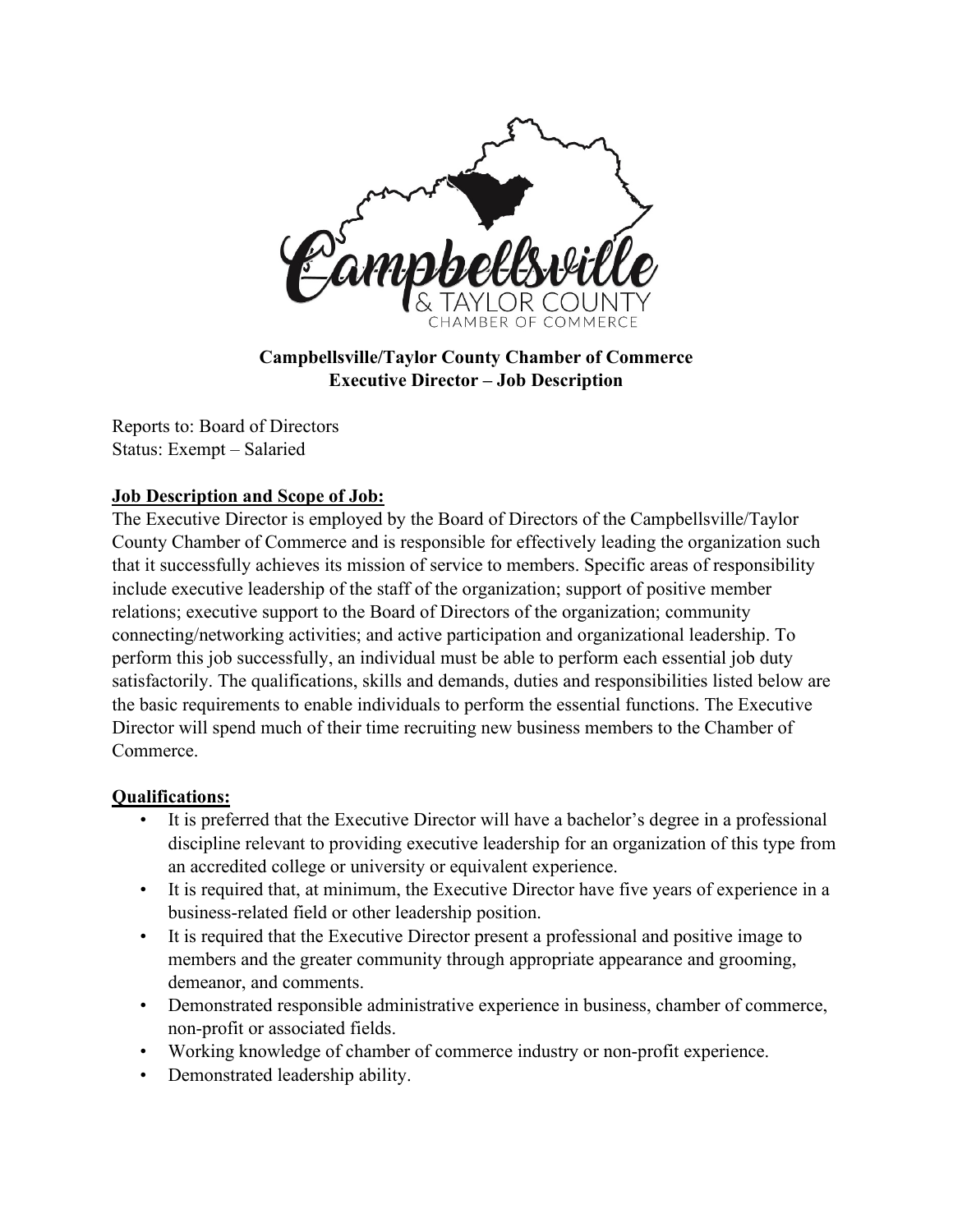## **Skills:**

- It is required that the Executive director has excellent professional communication skill, including written and oral communications skills, strong listening skills, and the ability to make presentations to groups.
- It is required that the Executive Director has strong organizational skills, including the ability to plan, organize, and set long-term strategy with an appropriate work plan to accomplish it.
- It is required that the Executive Director be able to work collaboratively and positively with others of diverse backgrounds, opinions, and needs.
- It is required that the Executive Director be able to independently identify and resolve problems or make recommendations to the Board of Directors about resolution options. The Executive Director must be able to apply sound problem-solving skills and make decisions that reflect the best interest of the organization.
- It is required that the Executive Director be computer literate and able to use software functions such as email, word processing and spreadsheets. Manage technical operations of the Chamber including computer network, website, and voicemail system.

## **Position Specific Job Duties and Responsibilities:**

Member Relations: Keeps a finger on the pulse of the organization's members to ensure positive member relations. Ensures that services provided to members meet their needs. Is open to a review of member services at least annually to evolve the organization and remain current in terms of best practices in the field of chamber membership services. Works diligently to anticipate and resolve legitimate member problems or issues. Regularly arranges training and networking opportunities for member businesses, as appropriate. Works diligently to retain members and to grow the membership base. Recruit new members to the Chamber, expanding membership. A significant measure of the performance of the Executive Director will be based on their ability to recruit new members and retain existing members.

Provides Supervision and Leadership for Chamber of Commerce Staff: Responsible for all facets of staff management including effectively recruiting and hiring staff; assigning work to staff members based on their skills, abilities, and job responsibilities; providing regular and appropriate supervision of staff; and conducting performance-monitoring activities as needed and performing a formal written performance appraisal at least annually.

Executive Leadership: Promotes and demonstrates commitment to the organization's mission, vision, values, and program of work. Develop and maintain positive relations with members of the Chamber and the community; represent the Chamber at all business and community events and meetings. Under the direction of the Chamber Board, serve as principal spokesperson for the Chamber and serve as liaison to other chambers of commerce and business organizations throughout the county. Maintains a current understanding of issues, research, trends, and best practices and integrates and interprets this information so that it is actionable with the Chamber, the Board of Directors, committees and other groups within the organization. Fosters a team culture across the organization that supersedes business sector or regional specific issues and